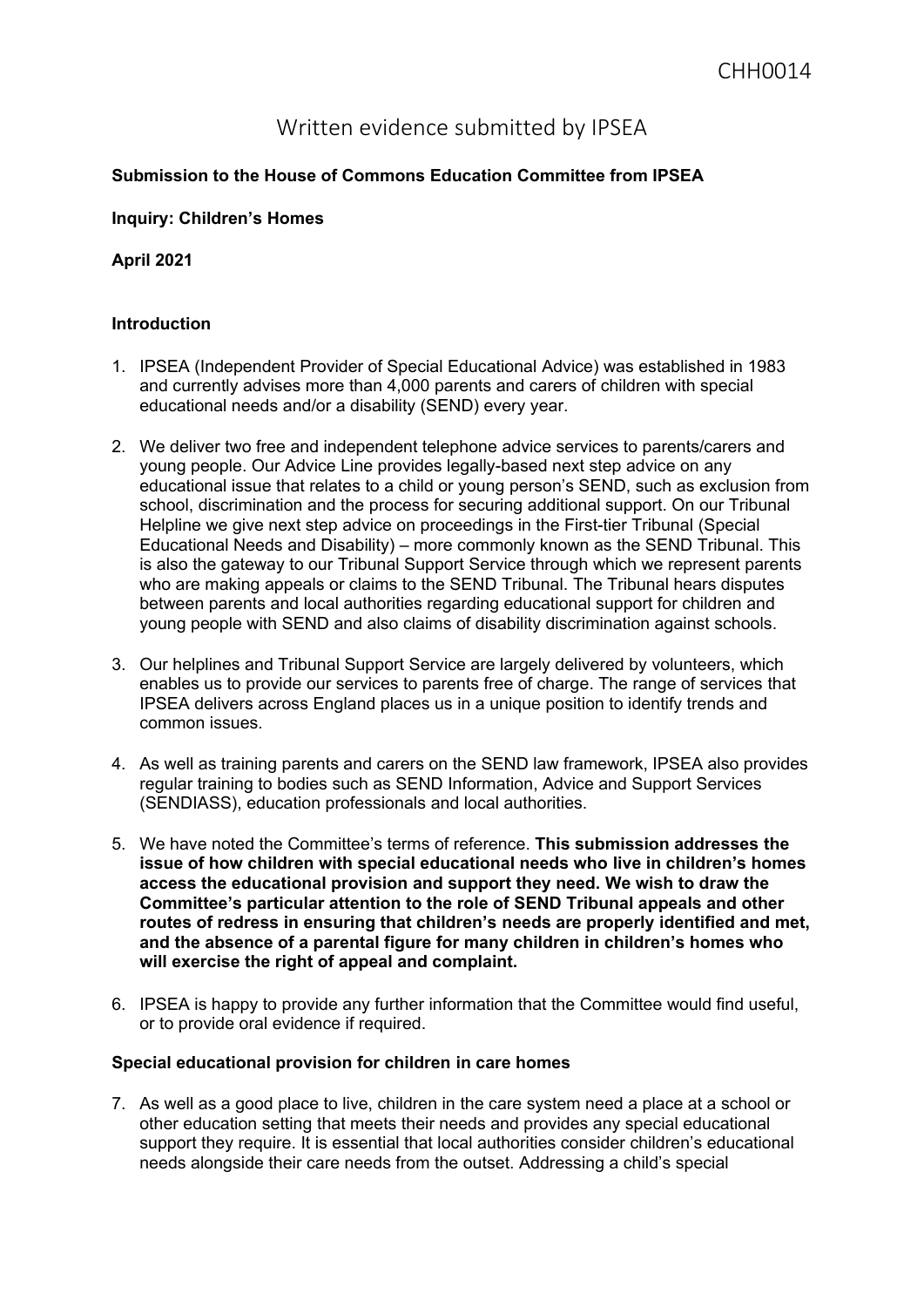educational needs plays a key role in avoiding a breakdown in their care placement and improving the outcomes they are able to achieve.<sup>1</sup>

- 8. It has been estimated that 70 per cent of looked after children have some form of special educational needs. A report this year by Ofsted states that children living in children's homes are "20 times more likely to be in special education than all children nationally". The same report includes the information that three-quarters of these children have an education, health and care (EHC) plan or receive SEN support at school.<sup>2</sup>
- 9. However, while these figures may give an indication of the complexity of the needs of children in children's homes, they do not tell us much about the quality of the educational provision that children with SEND in care homes receive, or the extent to which their needs are being met and good outcomes achieved.
- 10. We know from our experience of helping families secure the educational provision their children need and supporting them through SEND Tribunal appeals that active parental involvement is crucial in ensuring that children with SEND receive the right provision, in an education setting that meets their individual needs. Because local authorities so often make poor, including unlawful, decisions, $3$  the appeal system has come to play a pivotal role in making sure that children with SEND receive the educational provision and support to which the law entitles them.
- 11. The number of appeals to the SEND Tribunal has risen steadily each year since 2014, doubling in that time, with more than 90 per cent of decisions now in favour of parents, and young people.<sup>4</sup> However, achieving this outcome depends on a child's parent, or an individual who the law recognises as fulfilling a parental role, exercising their right of appeal against decisions taken by their local authority about the child's education. The same applies to the main other routes of redress, specifically complaints to the Local Government and Social Care Ombudsman and applications for judicial review where a local authority has failed to comply with it legal obligations towards a child with SEND.
- 12. There is considerable evidence that looked after children under-achieve in education. Their existing disadvantages are exacerbated by the frequent necessity of appealing local authorities' decisions on special educational support, and by the limitations on who can bring an appeal to the SEND Tribunal on their behalf.

#### **Defining a parent**

13. In general terms, the legal definition of a parent involves considering who holds parental responsibility. However, section 576 of the Education Act 1996 says this:

*"Parent, in relation to a child or young person, includes any person: (a) who is not a parent of his [or hers] but who has parental responsibility for him [or her]; or (b) who has care of him [or her]."*

14. In other words, a foster carer, extended family member or any other person caring for a child on an informal basis may constitute their parent for the purposes of education law: there is no requirement for them to hold formal parental responsibility. Any individual who 'cares' for a child with SEND can therefore exercise the right of appeal to the SEND Tribunal.

<sup>1</sup> Education for looked after children (childlawadvice.org.uk)

<sup>2</sup> Ofsted (February 2021), 'The education of children living in children's homes'.

<sup>3</sup> SEND 2020: What's the current state of Ofsted local area inspections? - Special Needs Jungle

<sup>4</sup> Tribunal Statistics Quarterly, July to September 2020 - GOV.UK (www.gov.uk)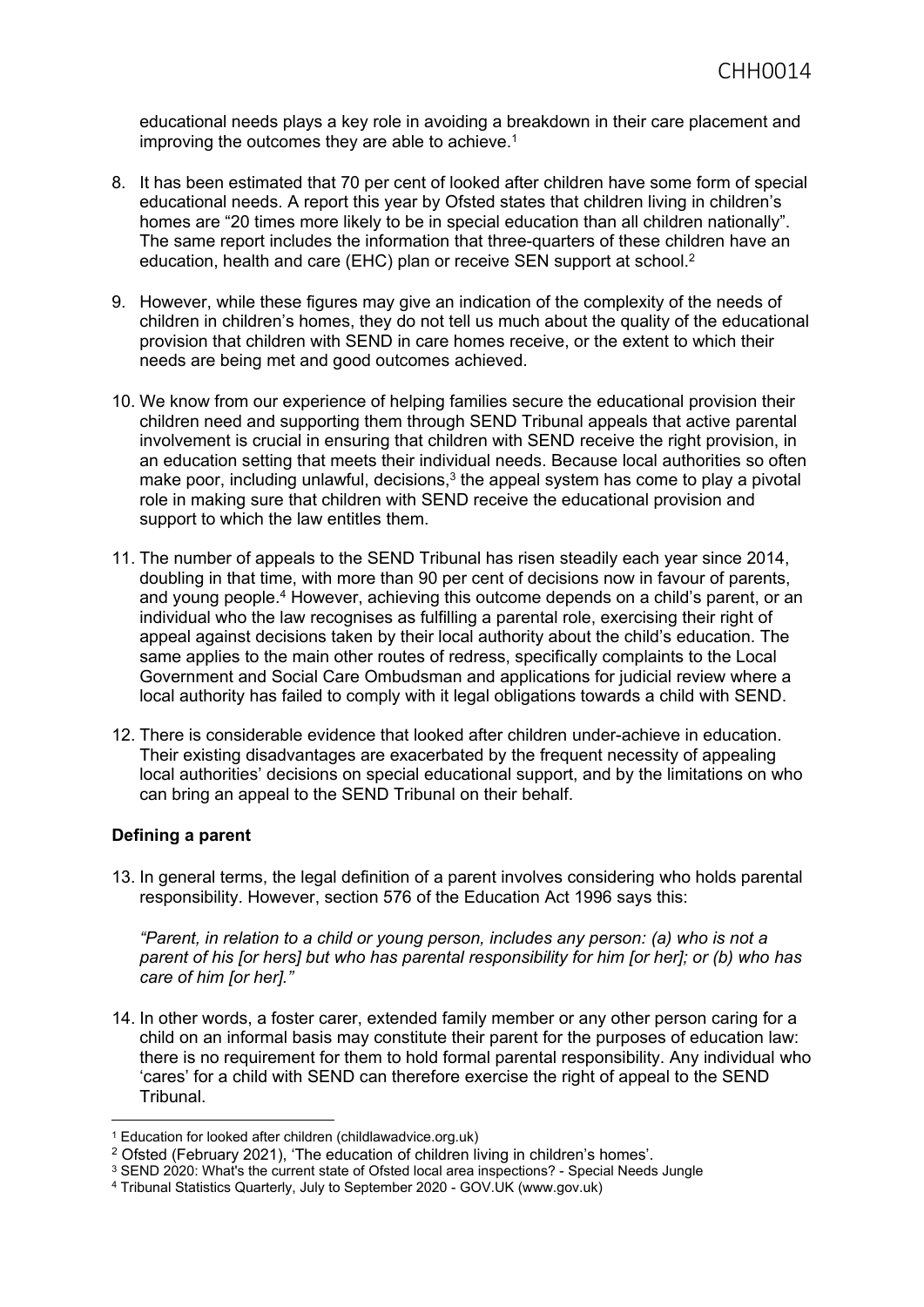- 15. However, for a child with SEND who lives in a children's home, the position is far from straightforward. In a children's home, there is no obvious parent. The individual who may come closest to this role is a child's keyworker. But each keyworker will have responsibility for a number of children, and may not have a particularly close relationship with the child concerned. In addition, such an individual may consider exercising a right of appeal on behalf of a child beyond their role. The result is that individual children with SEND in children's homes may have no-one advocating for them and ensuring that their needs are fully understood and met.
- 16. This is where independent reviewing officers (IROs) have a vital role to play. IROs need to have a good understanding of how the special educational needs of looked after children are effectively identified, assessed and met.<sup>5</sup> They should also ensure that each child's care plan and EHC plan are properly joined-up. This does not always happen as a matter of course. We regularly observe a lack of engagement between social care and SEN teams in local authorities, with a tendency for some social care teams to see the duties set out in the Children and Families Act 2014 as an 'education' responsibility rather than a shared duty.

#### **Appealing SEND decisions for children in children's homes**

- 17. The right to appeal to the SEND Tribunal is given to parents (or individuals acting as parents, as described above), or to young people themselves if they are over the age of 16.<sup>6</sup> Children below the age of 16 have no right of appeal in their own right.
- 18. If a child with SEND lives in a children's home, is under 16 and does not have a school place that meets their needs or has an inadequate EHC plan, they may effectively have no right of appeal if they have no parental figure who is inclined to pursue an appeal on their behalf. The options are likely to be a biological parent or a social worker.
- 19. In the case of biological parents, many are estranged from their child who lives in a children's home. Even where they are not, they may be reluctant to mount any kind of challenge against the organisation responsible for looking after their child, or may have no interest in doing so. With regard to social workers, in our experience it is rare for a social worker to make a SEND appeal on a child's behalf, even where the need to appeal is clear and obvious. We observe that social workers are averse to challenging (or may not think they have the right to challenge) the decision of another department within their local authority which has decided, for example, that a child does not require an EHC needs assessment or a specialist school placement.
- 20. There is a conflict inherent in a local authority maintaining a role simultaneously as 'parent' and education decision-maker. A local authority is unlikely, in practice, ever to appeal against itself. We are not aware of any case where a child living in a children's home has been the subject of an appeal on their behalf to the SEND Tribunal.
- 21. One possible solution would be to give children under 16 the right to appeal to the SEND Tribunal in their own right. This was considered under the Labour government in 2009, which consulted on giving children a right to appeal to the SEND Tribunal and to make claims of disability discrimination. The expectation at this time was that most appeals

<sup>5</sup> Council for Disabled Children (May 2016), 'The role of independent reviewing officers in education, health and care needs assessments and plans for looked after children and young people with special educational needs: a briefing from the Council for Disabled Children'.

 $6$  From the last Friday in the June after a young person turns 16.